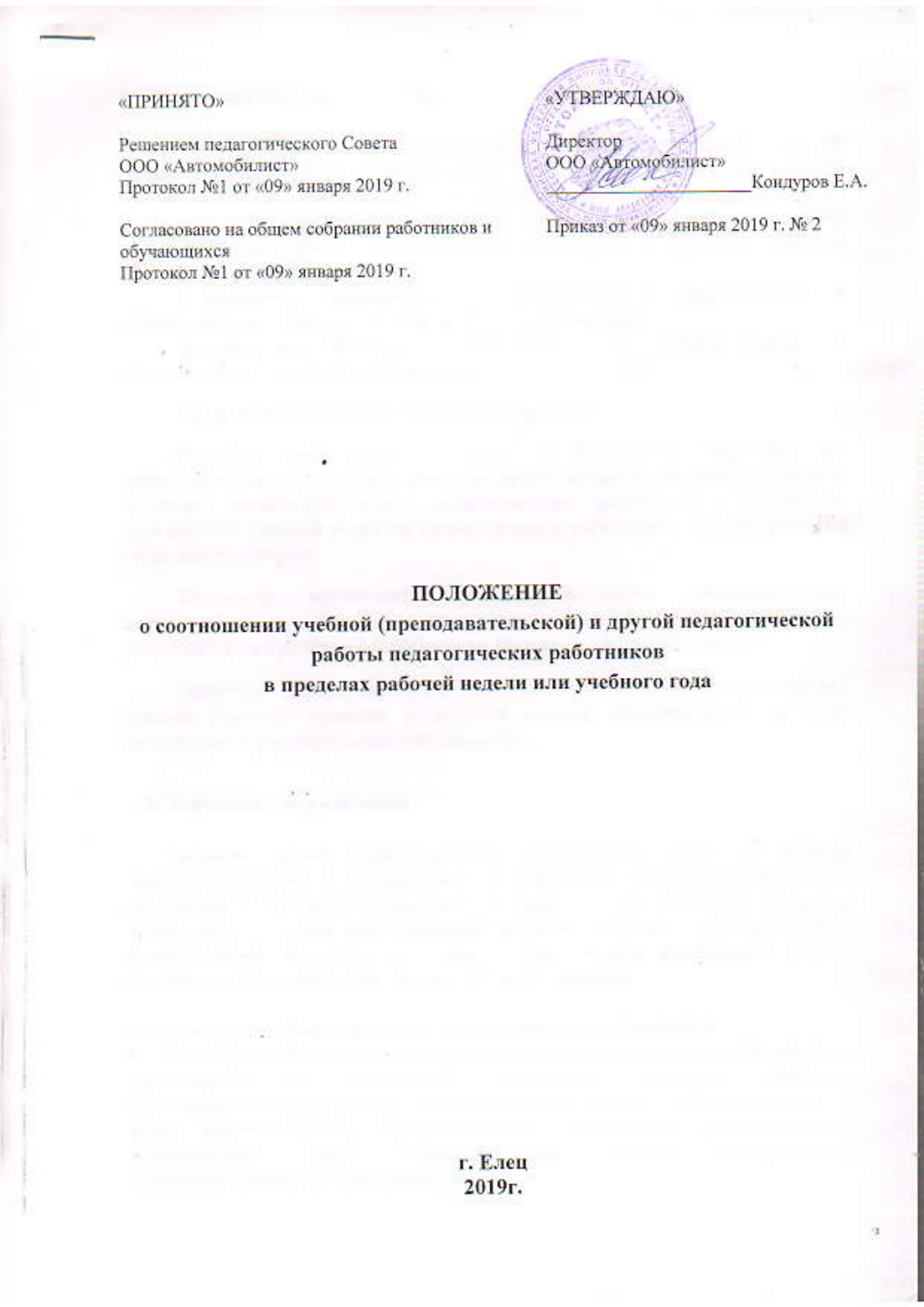#### 1. Общие положения

1.1. Положение о соотношении учебной (преподавательской) и другой педагогической работы педагогических работников в пределах рабочей недели или учебного года в ООО «Автомобилист» (далее - Положение) регламентирует соотношение учебной (преподавательской) и другой педагогической работы педагогических работников в пределах рабочей недели и учебного года.

1.2. Положение разработано в соответствии с требованиями и рекомендациями следующих нормативных документов:

- Федеральным законом от 29.12.2012 г. № 273-ФЗ «Закон об образовании в Российской Федерации»;

- Трудовым кодексом Российской Федерации;

- Приказом Минобрнауки России от 22.12.2014г. № 1601 «О продолжительности рабочего времени (норме часов педагогической работы за ставку заработной платы) педагогических работников и о порядке определения учебной нагрузки педагогических работников, оговариваемой в трудовом договоре»;

- Порядком организации и осуществления образовательной деятельности по основным программам профессионального обучения, утвержденным приказом Минобрнауки России от 18.04.2013 № 292;

- Приказом Минобрнауки РФ от 27.03.2006г. №69 «Об особенностях режима рабочего времени и времени отдыха педагогических и иных работников образовательных учреждений».

# 2. Термины и определения

Рабочее время педагогических работников-время, в течение которого работник в соответствии с правилами внутреннего трудового распорядка и условиями трудового договора должен исполнять трудовые обязанности, а также иные периоды времени, которые в соответствии с федеральными законами и иными нормативными правовыми актами Российской Федерации относятся к рабочему времени.

# 3. Структура рабочего времени педагогических работников

3.1. Структура рабочего времени рабочего дня педагогических работников, в от занимаемой должности, включает учебную зависимости (преподавательскую) работу, индивидуальную работу с обучающимися, а также другую работу, предусмотренную трудовыми (должностными) индивидуальным планом: методическая, и/или обязанностями подготовительная, организационная.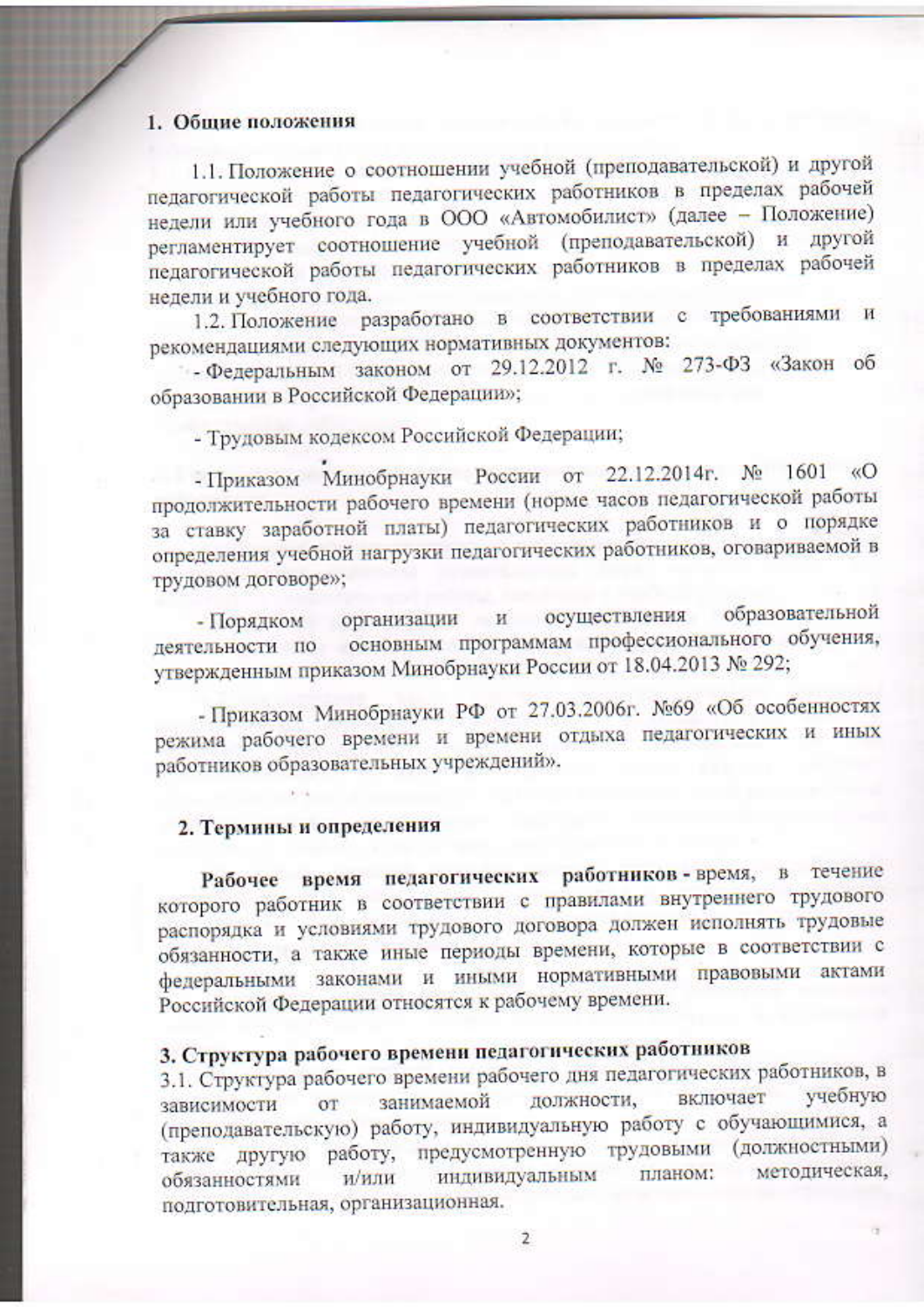Конкретные трудовые (должностные) обязанности педагогических работников определяются должностными инструкциями.

3.2. Соотношение учебной и другой педагогической работы, в пределах рабочей недели или учебного года определяется с учетом количества часов по календарному учебному графику обучения в ООО «Автомобилист», группах. сформированных обучения  $\mathbf{B}$ направлений специфики специальности и квалификации работника.

3.3 Продолжительность рабочего времени педагогических работников устанавливается в количестве 36 часов в неделю при работе на 1,0 ставку. При работе на доли ставок все нормы рабочего времени определяются пропорционально. В ООО «Автомобилист» устанавливается 5-ти дневная рабочая неделя и, соответственно, 6-ти часовой рабочий день для педагогических работников.

# 4. Нормы трудоемкости и нормы напряженности труда педагогических работников

4.1. Выполнение педагогической работы педагогическими работниками характеризуется наличием установленных норм времени только для выполнения педагогической работы, связанной с учебной работой.

Выполнение другой части педагогической работы осуществляется в течение рабочего времени, которое не конкретизировано по количеству часов.

часть рабочего времени (учебная нагрузка) 4.2. Нормируемая педагогических работников определяется в астрономических часах и **WX** независимо  $\alpha$ <sup>T</sup> учебные занятия проводимые включает продолжительности и короткие перерывы между каждым занятием, установленные для обучающихся. При этом количеству часов установленной учебной нагрузки соответствует количество проводимых указанными работниками учебных занятий продолжительностью 45 минут.

4.3. Объем учебной нагрузки каждого педагогического работника устанавливается в начале года в соответствии с календарным учебным графиком на год, в зависимости от занимаемой должности работника, и не может быть меньше 720 часов в год.

При этом:

а) неполная учебная нагрузка педагогического работника возможна только при его согласии, которое должно быть выражено в письменной форме;

б) изменение учебной нагрузки в течение года возможно лишь в случаях, если изменилось количество групп или количество часов по учебному плану, учебной программе.

4.4. Другая часть педагогической работы, требующая затрат рабочего времени, которое не конкретизировано по количеству часов, вытекает из их должностных обязанностей, предусмотренных должностными инструкциями,